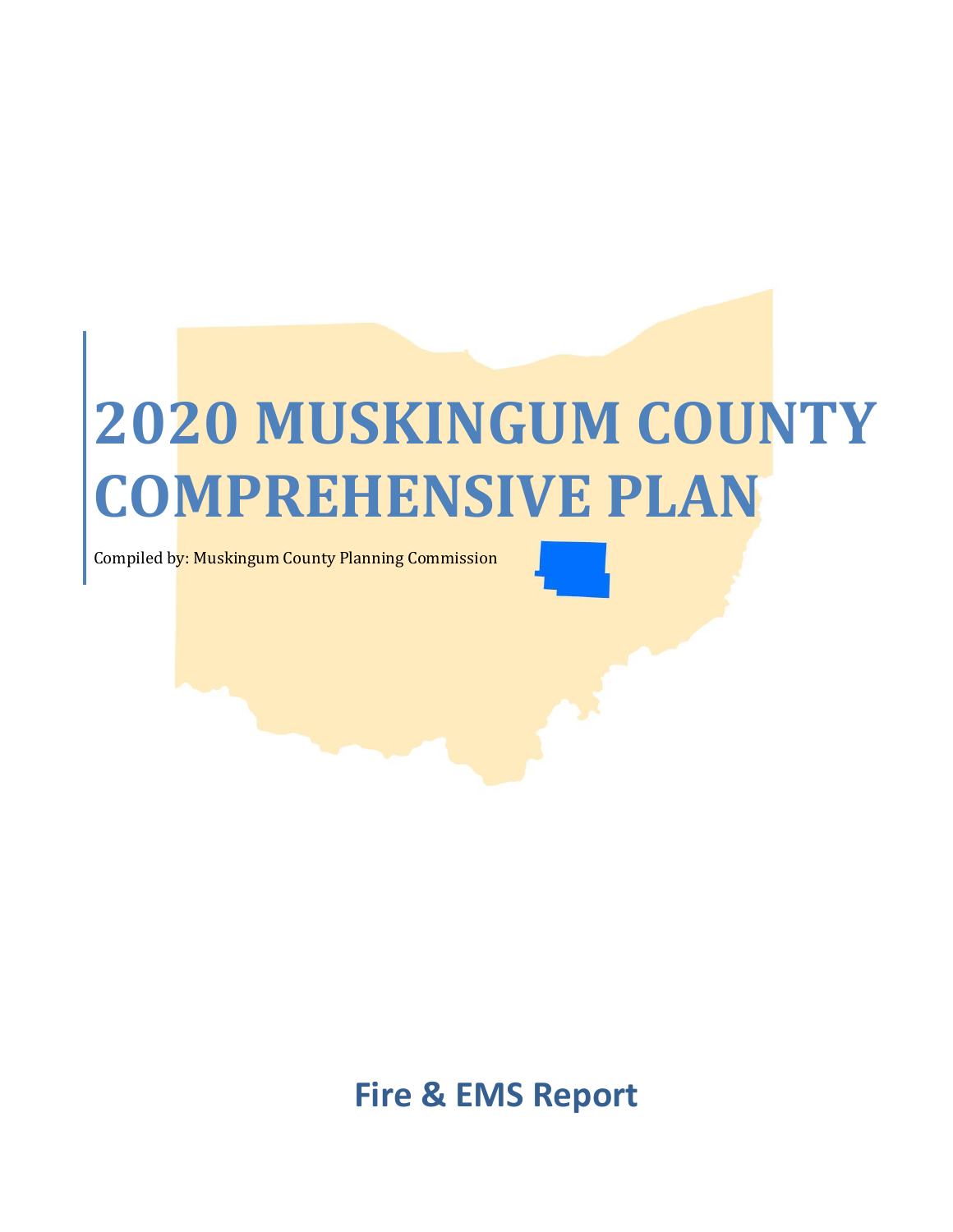## **Fire-EMS Task Force Report**

The Fire and EMS coverage has changed drastically in Muskingum County during the past twenty (20) years. Even more so since the Comprehensive Plan was developed.

Fourteen of the fifteen Fire Departments now provide EMS Care and Transport with the remaining departments providing some first responder care. The County also has two (2) private ambulance companies that provide emergency and non-emergency care and transport.

The City of Zanesville staffs three (3) stations twenty-four hours per day while ten (10) of the County Departments have either around the clock staff or daytime staff that is supplemented by volunteers. That leaves four (4) departments depending solely on Volunteers to respond the emergencies within their jurisdictional boundaries. Eight (8) of the county departments also provide coverage in other counties that border Muskingum County.

The Fire and EMS coverage has changed otratically in Muskingum County during the past<br>twenty (20) years. Even more so since the Comprehensive Plan was developed.<br>Fourteen of the fifteen Fire Departments now provide EMS Car The State of Ohio continues to increase the number of hours to obtain and maintain certificationsto provide Fire & EMS and that is creating a shortage of Fire and EMS personnel. Filling training classes is becoming more difficult along with the cost of classes that can be as much as \$9,000.00 per person. The labor pool continues to shrink as parttime & volunteer personnel leave to take full time positions with better pay and benefits and to raise their families. Countywide training on a regular basis would be beneficial and would promote working together.

The costs of equipment, gear and apparatus continuesto sky-rocket! Buildings need upgraded or replaced to operate as full time station versus volunteer stations.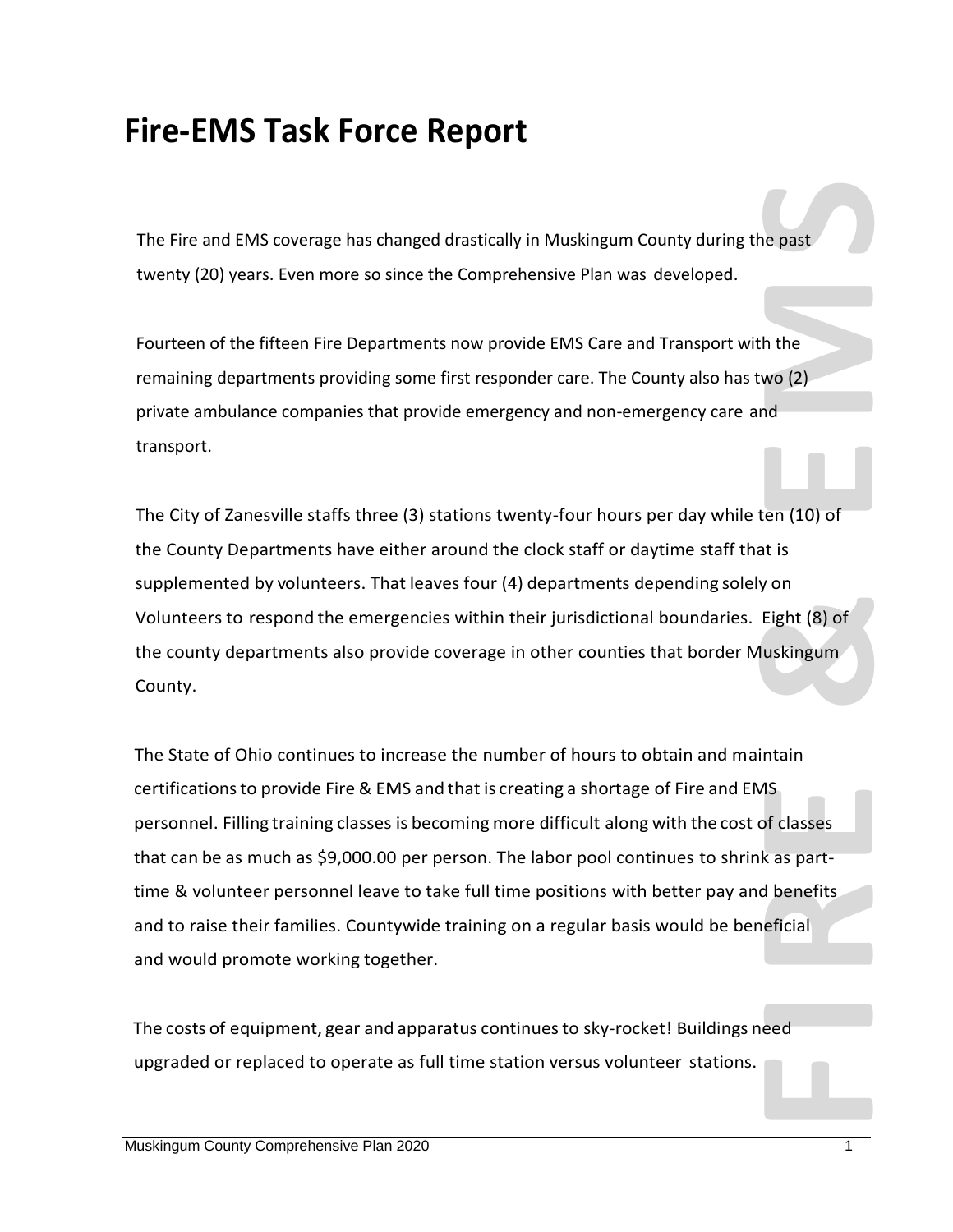There should be consideration made to forming Fire Districts or a County Wide Fire Department along with making group purchases. The costs to purchase and maintain fire and EMS equipment are astronomical and bulk purchases could greatly reduce the operating costs. Having Fire Districts or One (1) department could help eliminate departments passing other departments to respond to calls that involve safety or loss of property. Instead the closest units could be sent! Most if not all of the departments have received some type of grant funding that has helped offset operating costs in the past.

The County has an active Fire Association but the Committee feels that the Fire Chiefs Association should bemore proactive by meeting on a regular basis rather than an as needed basis. Decisions reached by the Fire Association are not binding on the departments unless the Fire Chiefs agree.

There needs to be improvements made to dispatching within the County. There are currently two (2) centers for dispatching fire and law enforcement and four (4) for dispatching EMS. A single combined dispatch center would allow for increased safety and reduce the time from call made till help arrives. Combining dispatch centers allows for additional radio frequencies to be monitored when mass casualty events or multiple events are occurring at the same time.

The County has a well-organized Emergency Management Agency and Office of Homeland Security that issupported by theLocal Emergency Planning Committee (LEPC) thatisrepresented by various departments, agencies, companies, and community members. Numerous Federal and State Grants have been received through the EMA to support local Fire, EMS and Law Enforcement along with Specialty Teams (Hazmat, Trench Rescue, Collapse Rescue, Rope Rescue, Water Rescue and Urban Search & Rescue). There needsto be additional funding to support these teams by providing training and up to date equipment.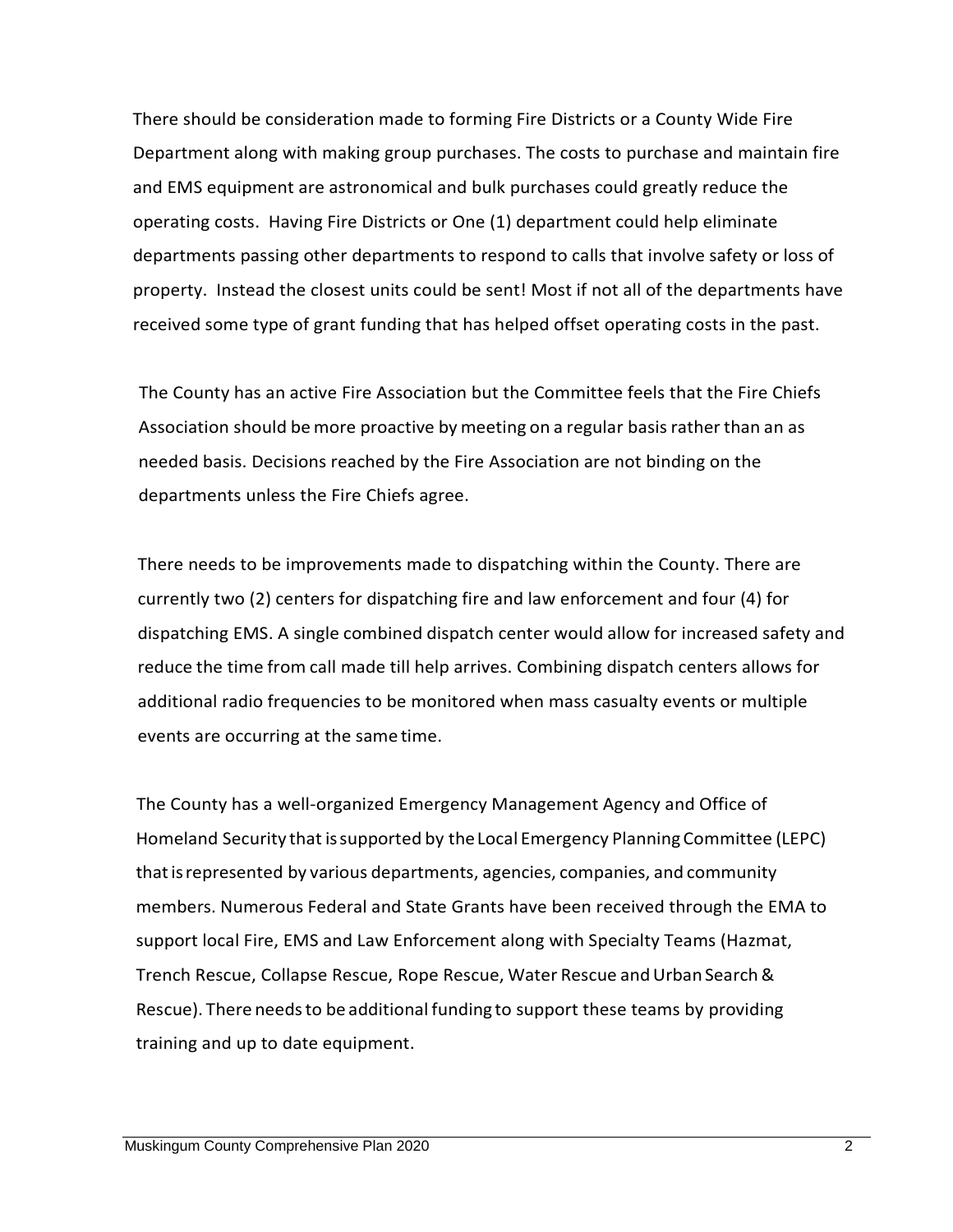TheEMA/LEPC providesfundingfor TrainingClassesthatsupporttheSpecialtyTeams. Classes can be taught through Mid-East Career & Technology Center, Ohio Fire Academy, Newton Township Fire Training Center, or any of the many Universities that are approved to teach those Specialty Classes. It would be encouraged that one of the local Universities establish a full time Paramedic/Fire Fighter class to help fill the voids in the current workforce.

To achieve the goals that the Committee feels need to be met it will take the support of the community and its leadership. That means City, County and Township elected officials working hand in hand with each other and State and Federal Officials to make rules and law changesthat make achieving and keeping certifications easier to obtain and to maintain. They also need to collectively work to solve the financial issues that plague Fire-EMS and Law Enforcement.

If we want people and industry to want to live and work in our community we must make it a safer place to live and work.